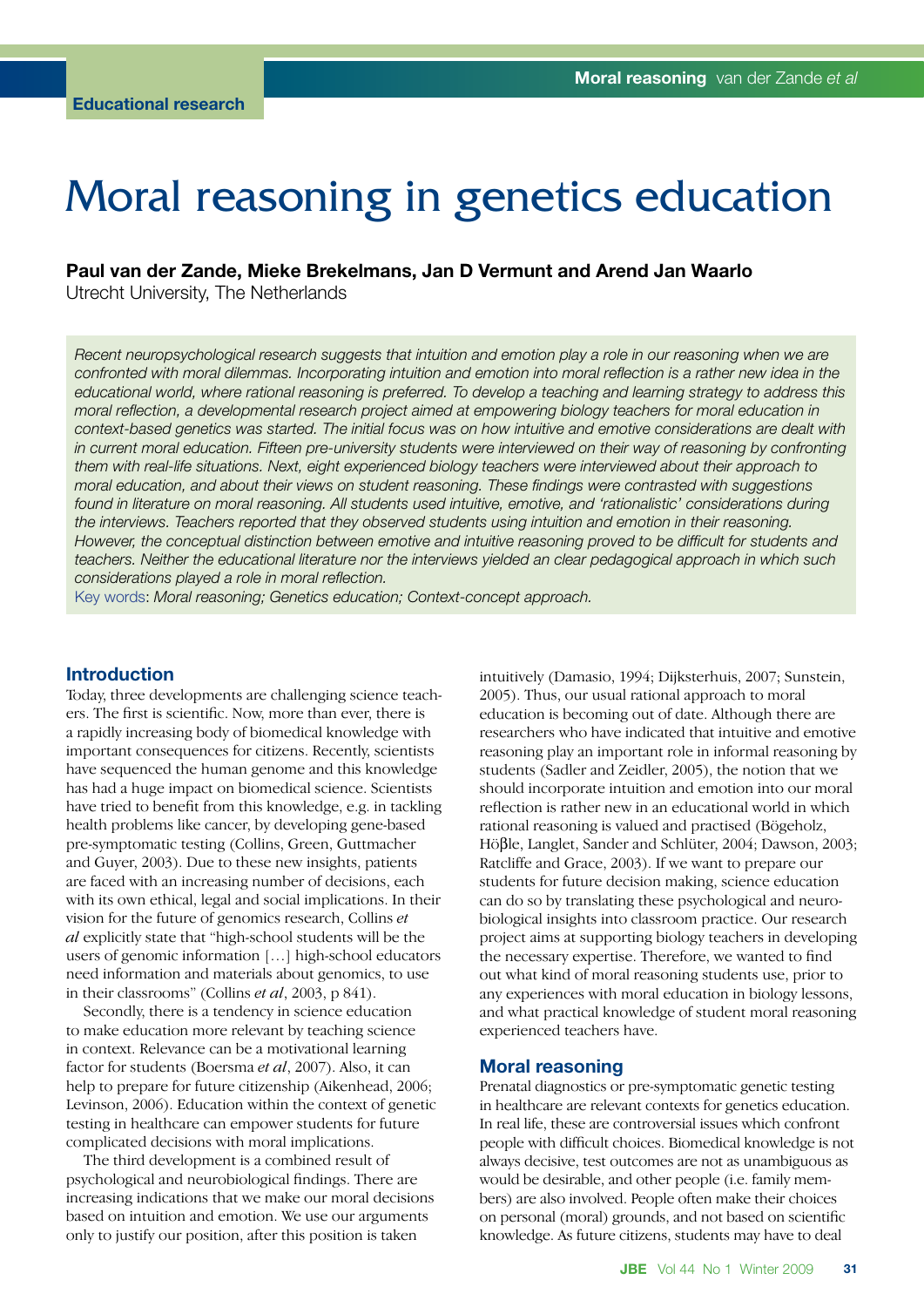with this scientific uncertainty and are better off if they know what genetic knowledge means to them personally, and how to value biomedical information. Thus, students will benefit from education that prepares them to deal with these kinds of choices in moral dilemmas (Ratcliffe and Grace, 2003). To achieve that goal, teachers can teach students how to reflect on their moral reasoning. This kind of reflection is rather new in science classrooms.

In this paper we build on the definition of moral reasoning that Haidt uses: 'a conscious mental activity that consists of transforming given information about people or situations in order to reach a moral judgement'. Moral judgements are 'evaluations (good versus bad) of the actions or character of a person that are made with respect to a set of virtues held by a culture or subculture to be obligatory' (Haidt, 2001 p 6). In his Social Intuitionist Model (SIM), Haidt states that moral judgement is caused by intuitions, and can be improved through social and reasoned persuasion. If we want to improve the moral reasoning of our students, we can create opportunities for moral reflection in a social setting.

First, we have to identify the different kind of considerations that can be used in moral reasoning. Sadler and Zeidler (2005) described three kinds of reasoning:

- (a) 'rationalistic' reasoning with reason-based considerations;
- (b) emotive reasoning with care-based considerations;
- (c) intuitive reasoning with considerations based on immediate reactions.

In rationalistic reasoning, which is prominent in education, two types of arguments can be distinguished: (a) hypothetical, under assumption, but still logically reasoned; and (b) empirical, proven facts.

In emotive informal reasoning as described by Sadler and Zeidler, care-based considerations like empathy are considerations directed at others. We think it is worthwhile to extend emotive reasoning to include basic emotions like anger, joy, sorrow, fear and surprise (Evans, 2001). These basic emotions are self-directed, and are often also crucial in moral reasoning. These emotions, preceded by thoughts that are worth exploring and explicating, can be seen as value-indicators (Nussbaum, 2001).

In general, intuition is described as 'immediate knowing'. It involves "all psychological processes of which we are not conscious, although they do influence our behaviour (or our thinking, or our emotions)" (Dijksterhuis, 2007 p 40). Haidt (2001 p 6) focused on a more specific moral intuition: "the sudden appearance in consciousness of a moral judgment, including an affective valence (good-bad, like-dislike) without any conscious awareness of having gone through steps of search, weighting evidence or inferring a conclusion".

Besides this immediate knowing, rational ethical intuitionism defines another use of intuition, referring to *prima facie* duties. In this deontological ethical theory, *prima facie* duties are obligations that, on first examination, are intuitively known and self-evident – self-evident in the sense of being evident without any need of proof (Audi, 2004). In the 1930s, Ross proposed a list of *prima facie* duties like fidelity, justice, gratitude, beneficence

and non-injury. Ross claimed that these duties are not self-evident from the beginning of our life, but they become so due to experience and "when we have reached sufficient mental maturity and have given sufficient attention to the proposition" (Ross, as cited in Audi, 2004 p 41). In high school, reflection on the expression of *prima facie* duties by students can be worthwhile, because mental maturity and sufficient attention can often be questioned. In our research, we will include this deontological use of intuition within intuitive reasoning.

#### Relevance of emotions and intuition for moral reasoning

Brain research indicates the importance of emotions in moral reasoning. People with damage restricted to the ventro-medial area of the pre-frontal cortex are not capable of experiencing emotions. They are not capable of making rational decisions that are socially acceptable (Damasio, 1994; Phelps, 2004). People with brain damage in the amygdala also show crippled emotional responsiveness to one's behavioural choices. They fail to make socially acceptable moral decisions (Damasio, 1994). Not only do we need our emotions to balance possible actions against each other; our emotions are also strong foundations of our intuitions (Nussbaum, 2001). The fact is that intuitions are built on past experiences, and on the emotional reactions felt during previous actions. In addition, feedback from significant others such as parents, and private reflections on these actions, also contribute. Because reflection and feedback can contain logical reasoning and factual information, intuition has an emotional and a rational input.

By definition, intuition is unconscious. Only after our unconscious mind has come to a conclusion we, acting as an advocate, think of the arguments to substantiate our 'opinion'. Although rational arguments are used to justify our choices, we rarely change our opinion due to these arguments (Dijksterhuis, 2007; Haidt, 2001). This 'post hoc' explanation is what teachers frequently require from their students in the classroom. But if the students are not invited to evaluate their intuitions, or to reflect on the origin of their emotions, it seems plausible that they will not improve their moral reasoning.

Moreover, although our thinking and acting might often be based on intuition and emotion, this does not mean intuition always leads to morally correct behaviour. Some intuitions and emotions are based on prejudices or 'gut-level' feelings and should be subject to rational scrutiny (Hunt, 2006). This rational scrutiny, or reflection on the intuitions and emotions that lead to certain actions, can increase cognition. Most situations allow more than one interpretation. The question is whether a person's interpretation is the only possible one. Do the emotions that established an intuition in the past still mirror their present values? When emotions are indicators of values, appropriating other values can change the emotional valuation of a situation. Thus, reflection can result in new cognitions, adjusting future intuitive actions (Haidt, 2001).

## Use of emotions and intuition in moral reflection

When describing the aims of his SIM, Haidt argues: "the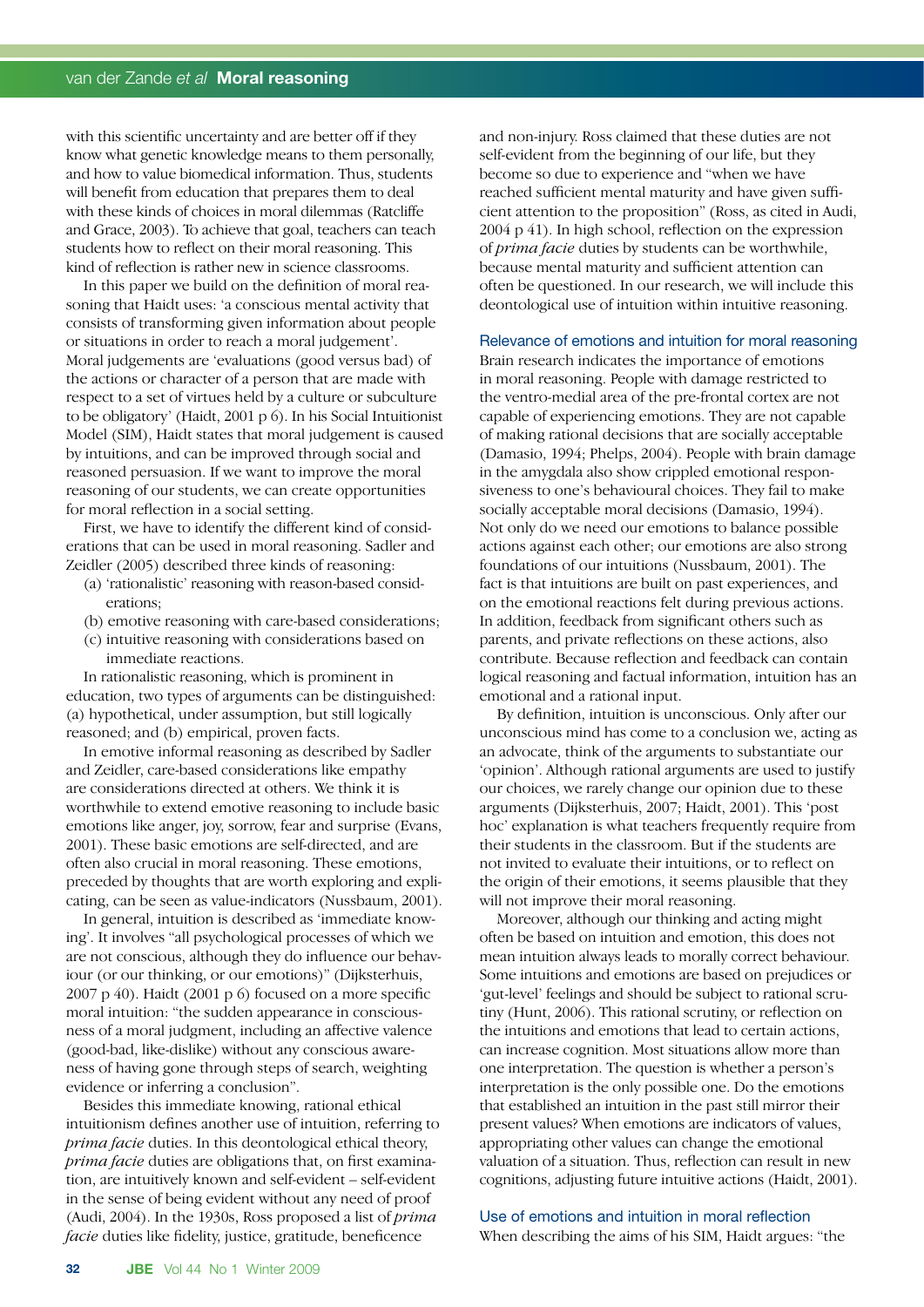central claim of the social intuitionist model is that moral judgment is caused by quick moral intuitions, and is followed (when needed) by slow, ex-post facto moral reasoning" (Haidt, 2001 p 5).

Due to reflection on this ex-post facto reasoning, people may be capable of changing their intuitions, either through private reflection, for instance initiated through role play, or through social persuasion, when they get feedback from people they respect.

*Because people are highly attuned to the emergence of group norms, the model proposes that the mere fact that friends, allies, and acquaintances have made a moral judgment exerts a direct influence on others, even if no reasoned persuasion is used. Such social forces may elicit only outward conformity, but in many cases people's privately held judgments are directly shaped by the judgments of others.* (ibid p 7)

This influence mentioned in Haidt's model can be profited from in the classroom. Students can reflect on their moral reasoning with the help of fellow students and teachers they trust.

## **Research questions**

In mapping the required teachers' expertise, we will first focus on a crucial element of that expertise, i.e. moral reasoning, and its promotion.

A review of relevant literature may help to identify the general characteristics of moral reasoning. Student reasoning has already been investigated among college students (Sadler and Zeidler, 2005) and high school students (Dawson, 2003) after lessons about DNA testing. However, we were more interested in the ways in which students reasoned prior to any experience with moral reflection in science education. We considered this to be pre-knowledge for teachers, and thus part of the soughtafter expertise. Next, we wanted to find out how teachers perceived their students' reasoning and how their perceptions affected their teaching.

The research questions were:

- 1. What kind of reasoning do students use in discussing controversial genetics issues prior to any education on this subject?
	- a. What kind of considerations do students use when confronted with controversial genetics issues?
	- b. Are students aware of the considerations they use?
- 2. What practical knowledge do experienced teachers have of student moral reasoning?
	- a. What kind of considerations do they discern in the moral reasoning of their students?
	- b. What kind of considerations do they take into account in their teaching of controversial genetics issues?
	- c. How do they take these considerations into account in their teaching of controversial genetics issues?

The answers to these questions should provide design criteria for genetics education in this context.

## **Method**

# Study 1: Student reasoning

*Participants:* To investigate students' reasoning, 15 students of 14-15 years of age were interviewed individually. The criteria used to select interviewees were: (a) that the selected interviewees should be representative of the full range of Dutch educational levels, vocational and preuniversity; and (b) there should be a good mix of boys (7) and girls (8). All students had followed introductory lessons in Mendelian genetics during their junior secondary education.

*Research instruments*: The students were asked to classify their preferential considerations. The question was straightforward: what kind of considerations do you use when you have to make an important decision? When discussing cases later on in the interviews, the students were occasionally asked: how did you arrive at this point of view or at this decision? They were invited to express whether they relied on reason, emotion or intuition. In addition to this self reported pattern, their way of reasoning was probed by confronting them with real-life situations. They were asked what they would do and why. The dilemmas were presented to them in two scenarios. One concerned a young mother who was unsure whether or not she should accept her doctor's offer of prenatal diagnosis. The other case dealt with a young adult who wondered if he or she should undergo a pre-symptomatic genetic test. The test appeared to be relevant because of an affected family member.

*Data analysis*: The interviews were recorded and imported as audio files into the software Atlas-ti (Murh, 2006). Student considerations were extracted from their answers and classified according to the three types of considerations reported by Sadler and Zeidler (2005). Rationalistic considerations included arguments concerning the severity of disease conditions, the possibilities of modern medical treatment, the calculus of probabilities, etc. Reasoning was considered to be intuitive when a student immediately knew how to act, whether to approve something or not, and when a student referred to a *prima facie* duty. As mentioned before, for the case of emotive reasoning, we added basic emotions to Sadler and Zeidler's care-based emotions. The interrater reliability of the coding of the three types of considerations was checked by comparison with the coding of 20 interview fragments by a research colleague (Cohens Kappa = 0.89).

#### Study 2: Teacher expertise

*Participants*: For the exploration of teaching expertise, nine experienced biology teachers from eight different schools with an average teaching experience of 20.1 years were interviewed. Three of the nine were female, six male. Two worked at vocational schools, two in preuniversity classes, and five at schools with vocational and pre-university education. Five worked at schools with a religious denomination, four at public schools.

*Research instruments*: The teachers were interviewed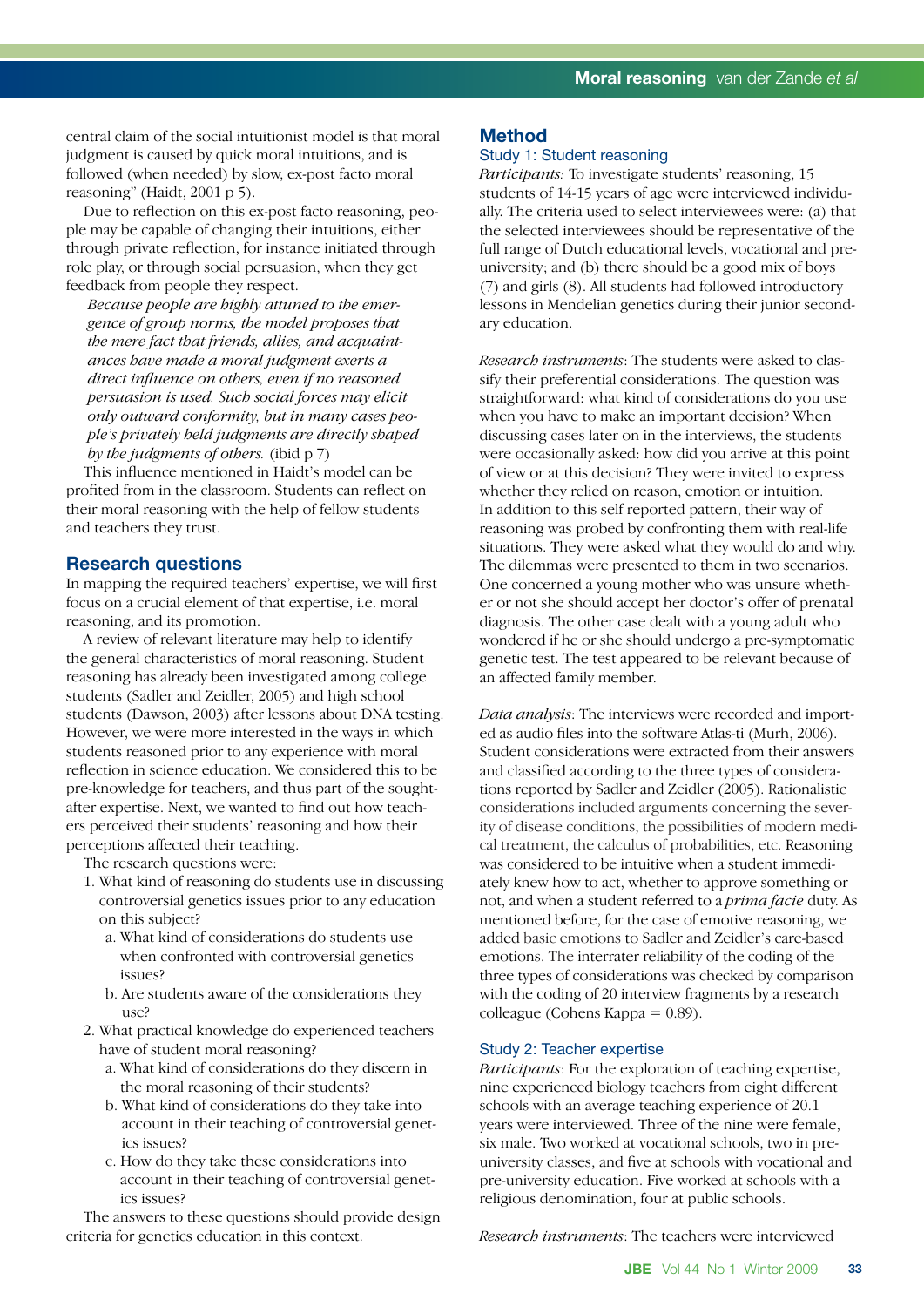using a semi-structured interview. In face-to-face interviews they were questioned about their perceptions of student reasoning, whether and how they addressed moral reasoning in their lessons and how they promoted moral reasoning in their classes.

*Data analysis*: The interviews were recorded and fully transcribed. They were imported as word files into Atlasti (Murh, 2006). The statements were analysed in a single case matrix (Miles and Huberman, 1994). The teachers' categorisation of students' considerations was classified according to the three considerations reported by Sadler and Zeidler (2005). The interviews of the teachers were analysed according to: self-reported knowledge and the application of the main concepts of our theoretical framework on moral reasoning; whether they paid attention to the different kinds of considerations or not; and the (unintentional) use of elements of Haidt's SIM. From their utterances we tried to induce a description of their teaching profile, the conditions they reported necessary for moral education, and the activities undertaken concerning moral reflection with their students.

# **Results**

# Study 1: Student reasoning

*Self-reported considerations*

None of the students reported the use of all three types of considerations in their reasoning. On being asked, 53% of the students reported that they acted on the basis of emotive considerations, or 'their feelings' as they put it. 20% thought they mainly used rationalistic considerations, or 'their head', and 26% said that they used both kinds of reasoning. None of them said that intuition was the main source.

## *Actual considerations*

In line with the findings of Sadler and Zeidler (2005), all 15 students showed the three types of considerations in their reasoning (especially when their argumentation was longer) no matter what their self-reported reasoning had been. We will exemplify this with a quote from a student who mentioned only emotive reasoning in her self-reporting but, when discussing the dilemmas during the interview, used the other types of consideration. The quote deals with preventive mastectomy.

Interviewer: *"What do you think about it?"*

Student: *"Well, actually I think it is a bit of a nonsense."*

Interviewer: *"Because?"*

Student: *"Because you don't know actually whether you'll get it or not. For women it is important, after breast surgery you don't feel at ease, not feminine any more…. So I think it is a little bit…it is nonsense to operate upfront…the fear for it, for the uncertainty is a bit exaggerated because perhaps you will never get it. And when* 

*you get it, you can always try to operate then. To do it upfront, I think is a bit exaggerated."* 

The student used care-based considerations (women not feeling feminine any more) and basic emotions (they fear it). But she also used rational reasoning by using logic (when you get it, you can always operate then).

Interviewer: *"So you have heard about children with Downs Syndrome. Some people say that they are welcome, they let them be born. Others say: 'Well, first I want to think about that thoroughly'. What do you think?"* 

Student: *"I would let it be born, if it was my child."* 

Interviewer: *"……yes…"*

Student: *"Not only do I know something about Downs children, but it would be my child! I will not let it be taken away; it would be my child."*

Here she used a rationalistic and an intuitive consideration. Because she knows something about children with Downs Syndrome she would let it be born; for her, this is empirical knowledge. This was labelled rationalistic reasoning. But the other strong motive was: "I will not let it be taken away; it would be my child". A consideration she did not explain further, as for her it did not need any further explanation. This was labelled intuitive reasoning because of the underlying *prima facie* value of non-injury.

## Study 2: Teacher expertise – the experienced teachers *Teachers' view on student reasoning*

The nine experienced teachers mentioned two different ways of student reasoning: rational and emotional considerations based on 'feelings or intuition'. Conceptually, none of the teachers differentiated between emotive and intuitive reasoning.

## *Reasoning in the classroom*

Although the teachers all recognised two different types of reasoning, only one reported that she took these differences into account. She explicitly accepted the implications of emotive considerations.

Teacher 5: *"Your feelings tell you very clearly whether you are doing wrong or right. But you can always use some rational reflection."*

However, in the conceptual framework we use, this moral guideline for appropriate behaviour based on 'feelings' would be labelled intuitive.

During classroom discussions and debate, all teachers reported that they reflected on the quality of rationalistic reasoning. Three of them mentioned the role of emotions.

Teacher 4: *"Emotions can block rational reflection about a possible decision."*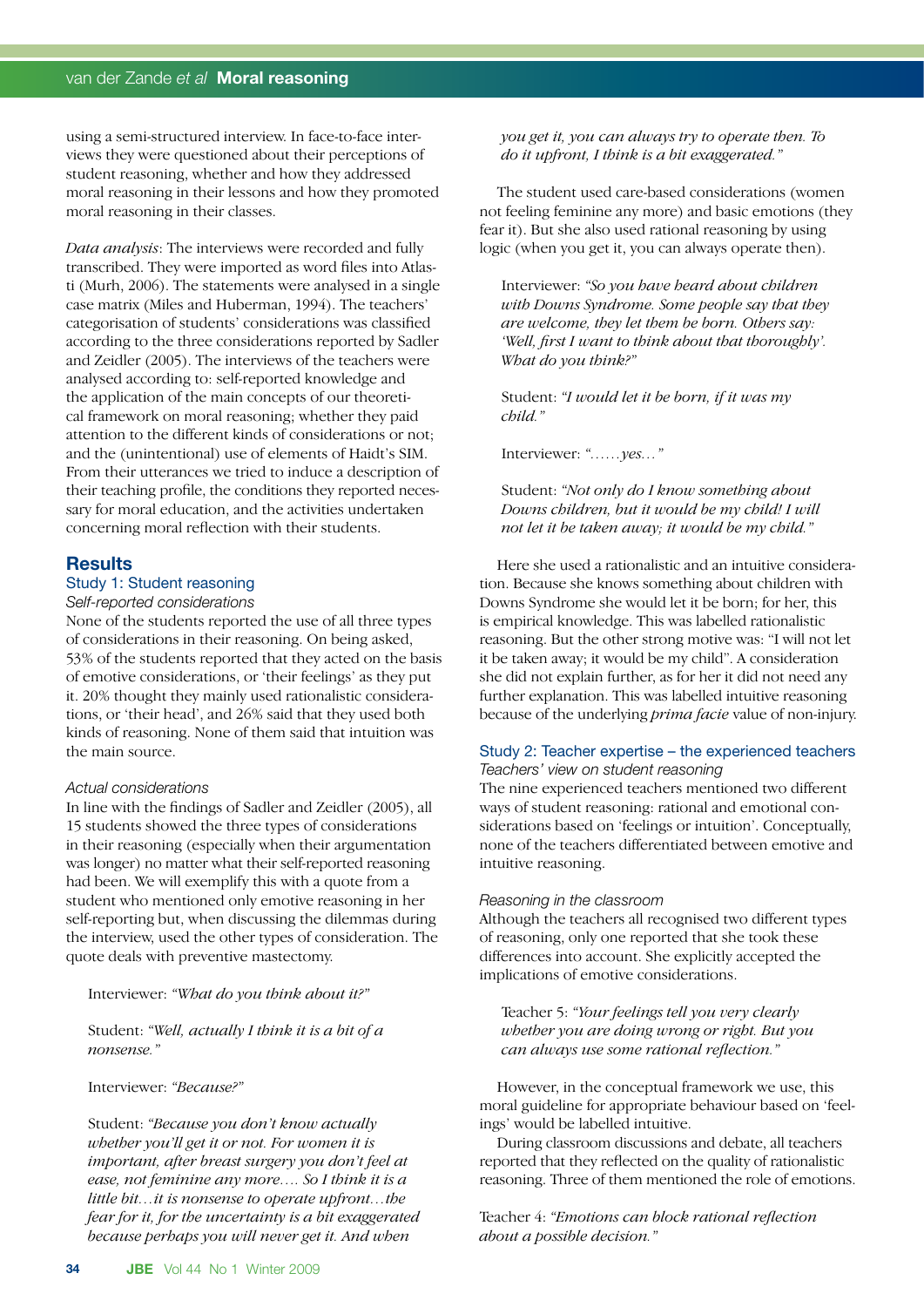Although the teachers were aware of the different kinds of reasoning, this knowledge did not resonate in their choice of learning activities concerning moral reflection. At best, they started the lessons with narrative activities (video, case studies) to elicit care-based emotions like empathy, in order to get their students motivated.

*The practice of promoting moral reasoning*

The teachers could be roughly divided into two groups. Five out of the nine teachers started from the idea that the moral development of students was a personal constructive process, best stimulated in a social context. Student motivation was a central concept in their thinking.

Teacher 1: *"A good context is simply something that gets my students involved … I'm convinced that when it is relevant, it will lead to motivation, to more attentive students, and to better learning."*

On average, these teachers used 16 different learning activities in their genetics lessons, varying from practicals and movies, to role play and debate. They reported that they used narrative activities like stories, films or personal experiences of their students to evoke empathy.

Teacher 1: *"Empathy leads to involvement and motivation."*

Teacher 4: *"Empathy enables students to change perspectives."*

They were supporters of activating teaching methods and used elements of cooperative learning. These teachers stressed the importance of the interpersonal perspective. They repeatedly (3 to 8 times) mentioned a safe atmosphere in the classroom and good relations with their students as essential preconditions for teaching about moral issues. Although the teachers included discussions about moral dilemmas in their biology lessons, they did not refer to the importance of liked and respected group members in moral reflection. Neither did they explicitly take emotive or intuitive reasoning into account. Even unintentionally, they did not use any elements of Haidt's SIM.

The other four teachers talked about the transfer of values. They stressed more often which values were worthwhile. Student inspiration was a central concept in their thinking.

Teachers 5 and 6: *"Sometimes when I think it is necessary I take the Bible and say: 'Let's see what the Bible tells us to do'."*

These teachers used an average of seven different learning activities during their genetics lessons. Reading and working with a textbook had a prominent place in their lessons, next to storytelling and class discussion. One of these teachers explicitly mentioned emphatic involvement as a key factor; the others intuitively made

use of this effect:

Teachers 5, 6 and 7: *"Personal experiences are often a starting point in lessons."*

A safe atmosphere in the classroom and good relations with their students were also mentioned by these teachers when they were asked for the essential conditions for teaching controversial or moral issues. However, compared to the interviews with their colleagues mentioned above, these conditions played a minor role. They referred to them only once or twice.

These teachers did not report planned moral reflection, but spontaneous class discussions with moral dimensions. Neither did they use any elements of Haidt's SIM.

# **Conclusion and discussion**

What kinds of reasoning do students use regarding controversial genetics issues prior to formal genetics education and what is the practical knowledge of experienced teachers about the moral reasoning of their students? Can we answer these questions now?

From the interviews we learned that all students used emotive and intuitive reasoning as well as rationalistic reasoning, although they were not aware of this. Neither the students nor the teachers conceptually made a clear distinction between emotive and intuitive reasoning. The teachers did not translate their knowledge of student reasoning explicitly into their pedagogical approach. Teachers did use care-based emotions like empathy for motivational goals, and empathy was also used to change student perspectives.

The teachers differed in the ways in which they promoted moral reasoning. Some represented a more constructivist approach, others a more classical approach (i.e. playing a more central role in the learning processes). Differences between these two approaches included the number of learning activities applied and how much the teachers directed the students in identifying which values were important. All the teachers agreed on the importance of a safe atmosphere in the classroom and good relations with their students for teaching moral issues.

The occurrence of the three types of considerations in student reasoning is in line with the findings of other researchers (e.g. Dawson, 2003; Sadler and Zeidler, 2005). However, our study differed from those in the fact that we suggested extending the classification of Sadler and Zeidler. We added basic emotions to emotive reasoning and *prima facie* duties to intuitive reasoning. Because we found both kinds of considerations in students' reasoning, we consider these results to be an affirmation of this refinement of the classification.

Although experienced teachers do not explicitly reflect with their students on emotive or intuitive considerations in moral issues, this study indicates that there are reasons to do so if we want to improve student reasoning through the teaching of science. Recent findings in neurobiology and psychology presented in this article provide arguments for a more prominent role for intuitive and emotive considerations in moral reflection. However, the fact